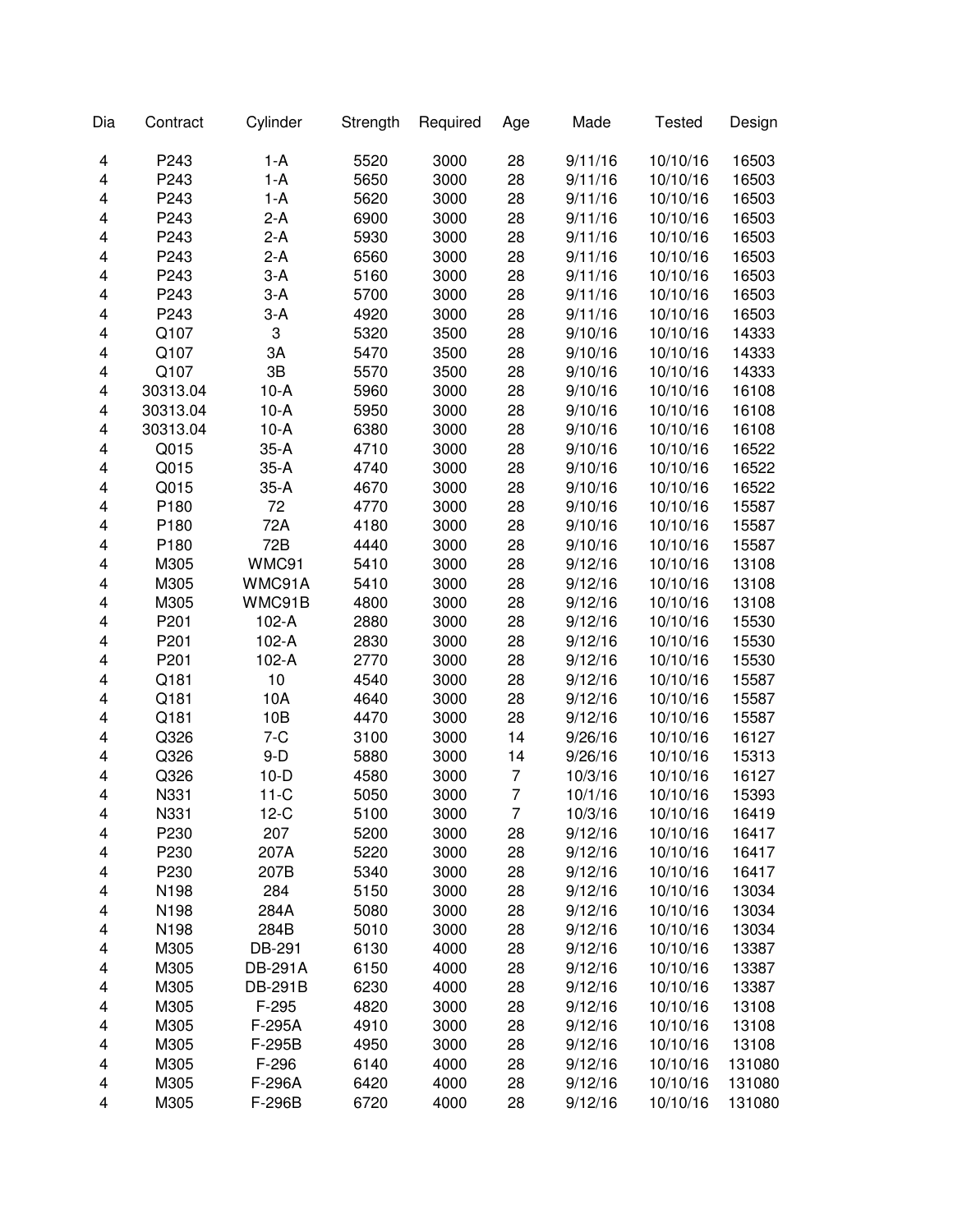| 4                       | M305   | F-297          | 5180  | 3000 | 28 | 9/12/16 | 10/10/16 | 13108  |
|-------------------------|--------|----------------|-------|------|----|---------|----------|--------|
| 4                       | M305   | F-297A         | 5450  | 3000 | 28 | 9/12/16 | 10/10/16 | 13108  |
| 4                       | M305   | F-297B         | 5340  | 3000 | 28 | 9/12/16 | 10/10/16 | 13108  |
| 4                       | Q326   | $\overline{c}$ | 4790  | 3000 | 28 | 9/10/16 | 10/10/16 | 16127  |
| 4                       | Q326   | 2A             | 4380  | 3000 | 28 | 9/10/16 | 10/10/16 | 16127  |
| 4                       | Q326   | 2B             | 4360  | 3000 | 28 | 9/10/16 | 10/10/16 | 16127  |
| 4                       | Q106   | 3              | 4640  | 3500 | 28 | 9/10/16 | 10/10/16 | 16485  |
| 4                       | Q106   | 3A             | 4790  | 3500 | 28 | 9/10/16 | 10/10/16 | 16485  |
| 4                       | Q106   | 3B             | 4960  | 3500 | 28 | 9/10/16 | 10/10/16 | 16485  |
| 4                       | Q031   | 29             | 7430  | 3000 | 28 | 9/10/16 | 10/10/16 | 15391  |
| 4                       | Q031   | 29A            | 7610  | 3000 | 28 | 9/10/16 | 10/10/16 | 15391  |
| 4                       | Q031   | 29B            | 7510  | 3000 | 28 | 9/10/16 | 10/10/16 | 15391  |
| 4                       | P190   | 35A            | 12640 | 6000 | 28 | 9/12/16 | 10/10/16 | P14042 |
| 4                       | P190   | 35A            | 12260 | 6000 | 28 | 9/12/16 | 10/10/16 | P14042 |
| 4                       | P190   | 35A            | 12770 | 6000 | 28 | 9/12/16 | 10/10/16 | P14042 |
| 4                       | P190   | 36A            | 12110 | 6000 | 28 | 9/12/16 | 10/10/16 | P14042 |
| 4                       | P190   | 36A            | 12140 | 6000 | 28 | 9/12/16 | 10/10/16 | P14042 |
| 4                       | P190   | 36A            | 12180 | 6000 | 28 | 9/12/16 | 10/10/16 | P14042 |
| 4                       | P190   | 37A            | 11280 | 6000 | 28 | 9/12/16 | 10/10/16 | P14042 |
| 4                       | P190   | 37A            | 11330 | 6000 | 28 | 9/12/16 | 10/10/16 | P14042 |
| 4                       | P190   | 37A            | 11160 | 6000 | 28 | 9/12/16 | 10/10/16 | P14042 |
| 4                       | P190   | 38A            | 11770 | 6000 | 28 | 9/12/16 | 10/10/16 | P14042 |
| 4                       | P190   | 38A            | 11320 | 6000 | 28 | 9/12/16 | 10/10/16 | P14042 |
| 4                       | P190   | 38A            | 11660 | 6000 | 28 | 9/12/16 | 10/10/16 | P14042 |
| 4                       | Q914   | $13-C$         | 5090  | 3000 | 3  | 10/7/16 | 10/10/16 | 16150  |
| 4                       | P190   | 39-A           | 12760 | 6000 | 28 | 9/12/16 | 10/10/16 | P14042 |
| 4                       | P190   | 39-A           | 12360 | 6000 | 28 | 9/12/16 | 10/10/16 | P14042 |
| 4                       | P190   | 39-A           | 13340 | 6000 | 28 | 9/12/16 | 10/10/16 | P14042 |
| 4                       | P190   | $40-A$         | 11950 | 6000 | 28 | 9/12/16 | 10/10/16 | P14042 |
| 4                       | P190   | $40-A$         | 13010 | 6000 | 28 | 9/12/16 | 10/10/16 | P14042 |
| 4                       | P190   | 40-A           | 12690 | 6000 | 28 | 9/12/16 | 10/10/16 | P14042 |
| 4                       | 114944 | 46             | 6190  | 3000 | 28 | 9/12/16 | 10/10/16 | 16422  |
| $\overline{\mathbf{4}}$ | 114944 | 46A            | 5750  | 3000 | 28 | 9/12/16 | 10/10/16 | 16422  |
| 4                       | 114944 | 47             | 7340  | 3000 | 28 | 9/12/16 | 10/10/16 | 16422  |
| 4                       | 114944 | 47A            | 7010  | 3000 | 28 | 9/12/16 | 10/10/16 | 16422  |
| 4                       | P079   | 117            | 5500  | 3000 | 28 | 9/12/16 | 10/10/16 | 15146  |
|                         | P079   | 117A           | 6060  | 3000 | 28 | 9/12/16 | 10/10/16 | 15146  |
| 4<br>4                  | P079   | 117B           | 6010  | 3000 | 28 | 9/12/16 | 10/10/16 | 15146  |
| 4                       | M384   | 187            | 5230  | 3000 | 28 | 9/12/16 | 10/10/16 | 16286  |
| 4                       | M384   | 187A           | 5330  | 3000 | 28 | 9/12/16 | 10/10/16 | 16286  |
|                         | M384   | 187B           | 5230  | 3000 | 28 | 9/12/16 | 10/10/16 | 16286  |
| 4                       | N165   | 193            | 6230  | 3000 | 28 | 9/12/16 | 10/10/16 | 14273  |
| 4                       |        |                | 5390  | 3000 | 28 |         |          | 14273  |
| 4                       | N165   | 193A           |       |      |    | 9/12/16 | 10/10/16 |        |
| 4                       | N165   | 193B           | 5490  | 3000 | 28 | 9/12/16 | 10/10/16 | 14273  |
| 4                       | N198   | 283            | 5010  | 3000 | 28 | 9/12/16 | 10/10/16 | 14296  |
| 4                       | N198   | 283A           | 5400  | 3000 | 28 | 9/12/16 | 10/10/16 | 14296  |
| 4                       | N198   | 283B           | 5010  | 3000 | 28 | 9/12/16 | 10/10/16 | 14296  |
| 4                       | M950   | 357            | 5150  | 3000 | 28 | 9/12/16 | 10/10/16 | 15521  |
| 4                       | M950   | 357A           | 5510  | 3000 | 28 | 9/12/16 | 10/10/16 | 15521  |
| 4                       | M950   | 357B           | 5180  | 3000 | 28 | 9/12/16 | 10/10/16 | 15521  |
| 4                       | M950   | 358            | 4440  | 3000 | 28 | 9/12/16 | 10/10/16 | 15521  |
| 4                       | M950   | 358A           | 4500  | 3000 | 28 | 9/12/16 | 10/10/16 | 15521  |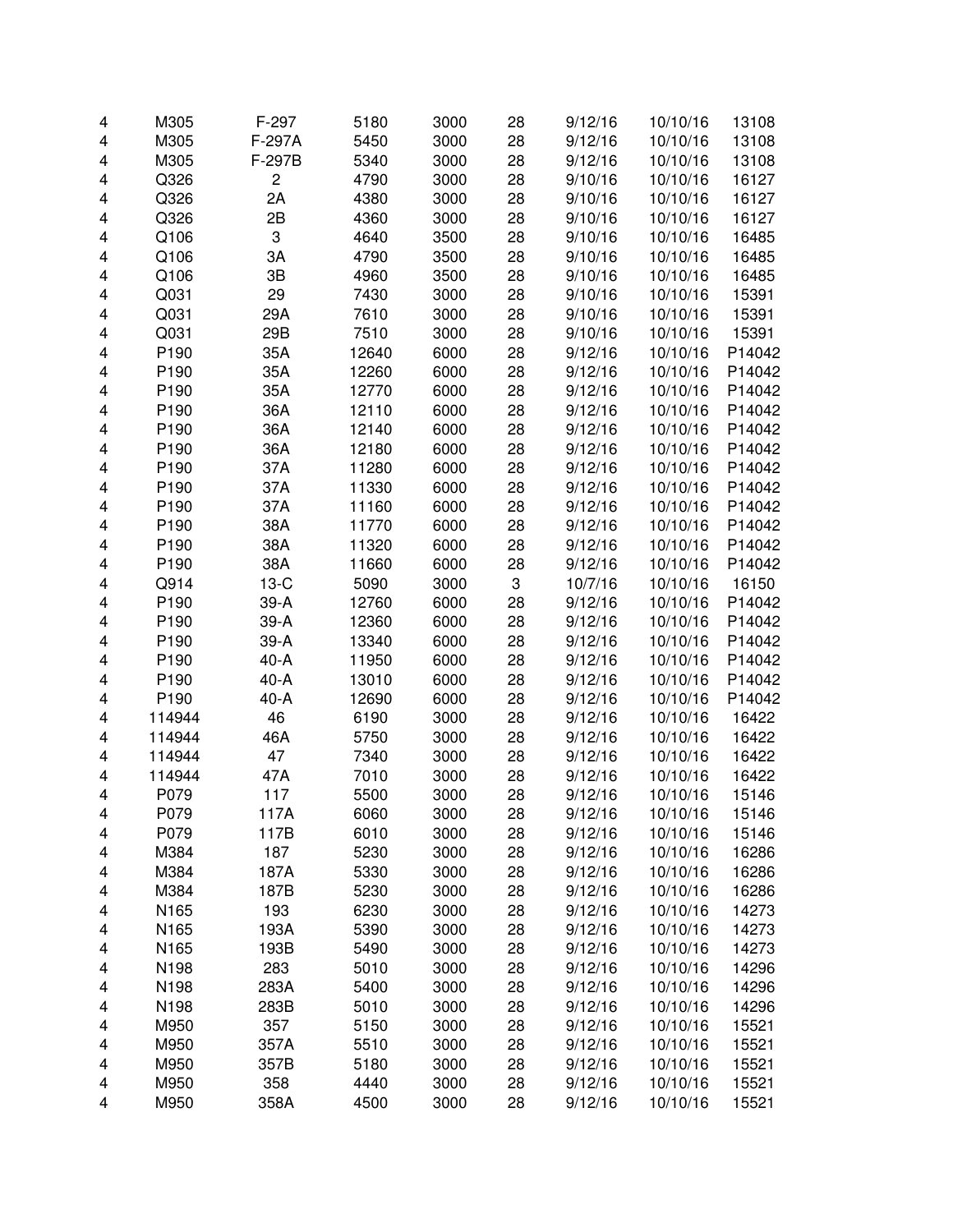| 4 | M950      | 358B                    | 4530 | 3000 | 28 | 9/12/16 | 10/10/16             | 15521 |
|---|-----------|-------------------------|------|------|----|---------|----------------------|-------|
| 4 | M950      | 379-C                   | 4510 | 3000 | 7  | 10/3/16 | 10/10/16             | 15592 |
| 4 | M950      | 380-C                   | 6030 | 3000 | 6  | 10/4/16 | 10/10/16             | 15592 |
| 4 | M950      | 382-C                   | 5310 | 3000 | 5  | 10/5/16 | 10/10/16             | 15592 |
| 4 | M950      | 383-C                   | 3380 | 3000 | 4  | 10/6/16 | 10/10/16             | 15521 |
| 4 | M950      | 383-D                   | 3510 | 3000 | 4  | 10/6/16 | 10/10/16             | 15521 |
| 4 | M950      | 384-C                   | 6520 | 3000 | 4  | 10/6/16 | 10/10/16             | 15592 |
| 4 | Q197      | 1                       | 6400 | 3000 | 28 | 9/13/16 | 10/11/16             | 14296 |
| 4 | Q197      | 1A                      | 6580 | 3000 | 28 | 9/13/16 | 10/11/16             | 14296 |
| 4 | Q197      | 1B                      | 6450 | 3000 | 28 | 9/13/16 | 10/11/16             | 14296 |
| 4 | Q107      | $\overline{\mathbf{4}}$ | 6090 | 3500 | 28 | 9/13/16 | 10/11/16             | 14333 |
| 4 | Q107      | 4A                      | 5870 | 3500 | 28 | 9/13/16 | 10/11/16             | 14333 |
| 4 | Q107      | 4B                      | 6120 | 3500 | 28 | 9/13/16 | 10/11/16             | 14333 |
| 4 | P243      | $4-A$                   | 6140 | 3000 | 28 | 9/13/16 | 10/11/16             | 16503 |
| 4 | P243      | $4-A$                   | 5570 | 3000 | 28 | 9/13/16 | 10/11/16             | 16503 |
| 4 | P243      | $4-A$                   | 5530 | 3000 | 28 | 9/13/16 | 10/11/16             | 16503 |
| 4 | P243      | $5-A$                   | 6040 | 3000 | 28 | 9/13/16 | 10/11/16             | 16503 |
| 4 | P243      | $5-A$                   | 5970 | 3000 | 28 | 9/13/16 | 10/11/16             | 16503 |
| 4 | P243      | $5-A$                   | 6120 | 3000 | 28 | 9/13/16 | 10/11/16             | 16503 |
| 4 | M089      | GC-6A                   | 7370 | 4000 | 28 | 9/13/16 | 10/11/16             | 15636 |
| 4 | M089      | GC-6A                   | 7830 | 4000 | 28 | 9/13/16 | 10/11/16             | 15636 |
| 4 | M089      | GC-6A                   | 7120 | 4000 | 28 | 9/13/16 | 10/11/16             | 15636 |
| 4 | Q031      | 30                      | 5700 | 3000 | 28 | 9/13/16 | 10/11/16             | 15391 |
| 4 | Q031      | 30A                     | 5970 | 3000 | 28 | 9/13/16 | 10/11/16             | 15391 |
| 4 | Q031      | 30B                     | 5760 | 3000 | 28 | 9/13/16 | 10/11/16             | 15391 |
| 4 | Q031      | 31                      | 7440 | 3000 | 28 | 9/13/16 | 10/11/16             | 15391 |
| 4 | Q031      | 31A                     | 7850 | 3000 | 28 | 9/13/16 | 10/11/16             | 15391 |
| 4 | Q031      | 31B                     | 7580 | 3000 | 28 | 9/13/16 | 10/11/16             | 15391 |
| 4 | 110692.01 | $33-A$                  | 5460 | 4000 | 28 | 9/13/16 | 10/11/16             | 15311 |
| 4 | 110692.01 | $33-A$                  | 5290 | 4000 | 28 | 9/13/16 | 10/11/16             | 15311 |
|   | 110692.01 | $33-A$                  | 5050 | 4000 | 28 | 9/13/16 | 10/11/16             | 15311 |
| 4 |           | 5                       |      |      |    |         |                      |       |
| 4 | Q147      |                         | 6780 | 3000 | 28 | 9/13/16 | 10/11/16             | 16286 |
| 4 | Q147      | 5A                      | 6970 | 3000 | 28 | 9/13/16 | 10/11/16<br>10/11/16 | 16286 |
| 4 | Q147      | 5B                      | 6870 | 3000 | 28 | 9/13/16 |                      | 16286 |
| 4 | N331      | 6                       | 4690 | 3000 | 28 | 9/13/16 | 10/11/16             | 15393 |
| 4 | N331      | 6A                      | 5240 | 3000 | 28 | 9/13/16 | 10/11/16             | 15393 |
| 4 | N331      | 6B                      | 4450 | 3000 | 28 | 9/13/16 | 10/11/16             | 15393 |
| 4 | Q103      | 8                       | 4610 | 3000 | 28 | 9/13/16 | 10/11/16             | 11192 |
| 4 | Q103      | 8A                      | 4700 | 3000 | 28 | 9/13/16 | 10/11/16             | 11192 |
| 4 | Q103      | 8B                      | 4990 | 3000 | 28 | 9/13/16 | 10/11/16             | 11192 |
| 4 | 30314.06  | 8-A                     | 4650 | 3000 | 28 | 9/13/16 | 10/11/16             | 16109 |
| 4 | 30314.06  | 8-A                     | 4520 | 3000 | 28 | 9/13/16 | 10/11/16             | 16109 |
| 4 | 30314.06  | 8-A                     | 4560 | 3000 | 28 | 9/13/16 | 10/11/16             | 16109 |
| 4 | P929      | 24                      | 5230 | 3000 | 28 | 9/13/16 | 10/11/16             | 16546 |
| 4 | P929      | 24A                     | 5290 | 3000 | 28 | 9/13/16 | 10/11/16             | 16546 |
| 4 | P929      | 24B                     | 5120 | 3000 | 28 | 9/13/16 | 10/11/16             | 16546 |
| 4 | P327      | 30                      | 7810 | 3000 | 28 | 9/13/16 | 10/11/16             | 16509 |
| 4 | P327      | 30A                     | 7930 | 3000 | 28 | 9/13/16 | 10/11/16             | 16509 |
| 4 | P327      | 30 <sub>B</sub>         | 7540 | 3000 | 28 | 9/13/16 | 10/11/16             | 16509 |
| 4 | 110692.01 | $34-A$                  | 5060 | 3000 | 28 | 9/13/16 | 10/11/16             | 15294 |
| 4 | 110692.01 | $34-A$                  | 5210 | 3000 | 28 | 9/13/16 | 10/11/16             | 15294 |
| 4 | 110692.01 | $34-A$                  | 5000 | 3000 | 28 | 9/13/16 | 10/11/16             | 15294 |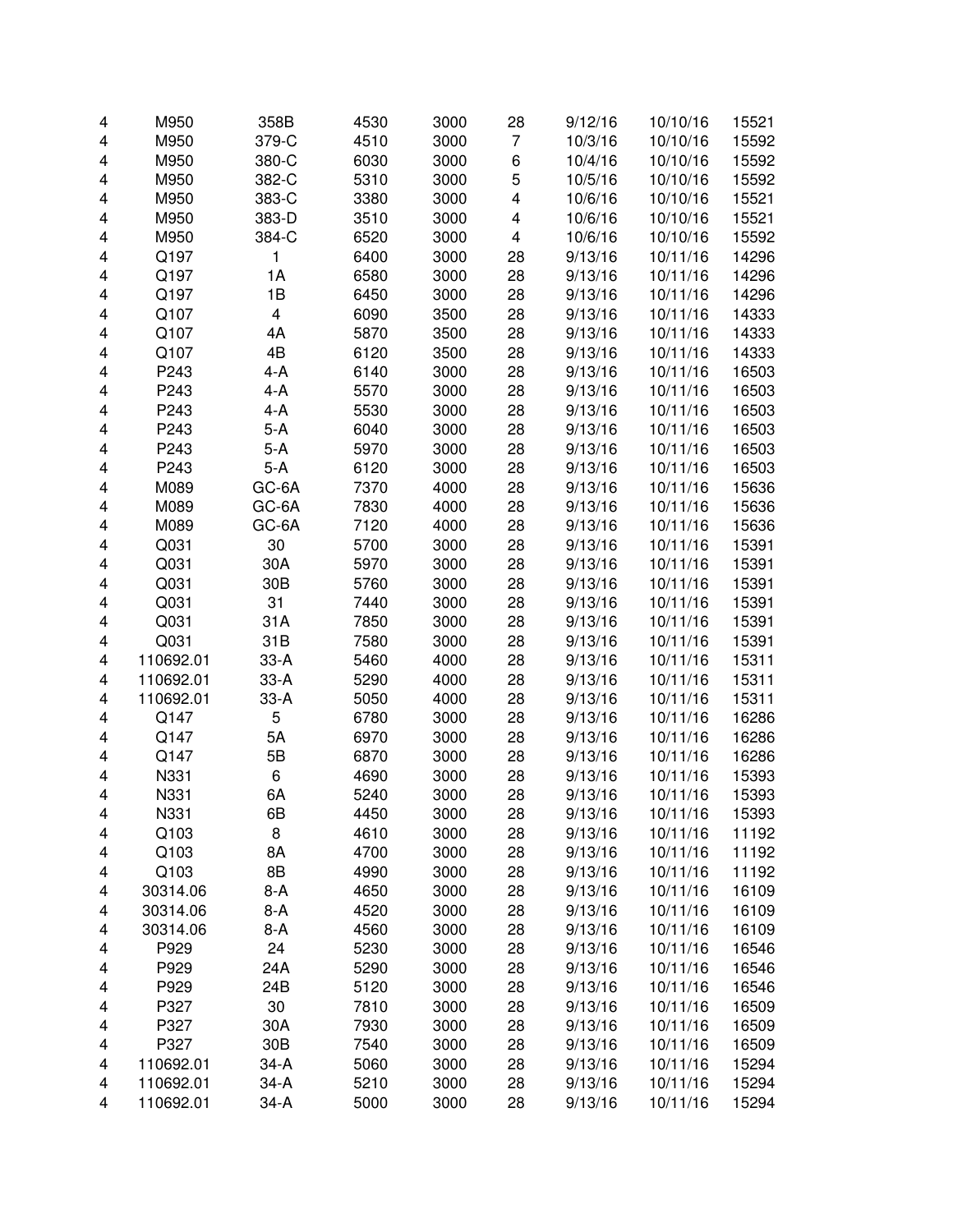| 6                       | M305   | F-299          | 6000 | 4000 | 28             | 9/13/16 | 10/11/16 | 11453 |
|-------------------------|--------|----------------|------|------|----------------|---------|----------|-------|
| 6                       | M305   | F-299A         | 6510 | 4000 | 28             | 9/13/16 | 10/11/16 | 11453 |
| 4                       | Q326   | $11-D$         | 3860 | 3000 | $\overline{7}$ | 10/4/16 | 10/11/16 | 16127 |
| 4                       | Q015   | 36-A           | 4570 | 3000 | 28             | 9/13/16 | 10/11/16 |       |
| 4                       | Q015   | $36-A$         | 4170 | 3000 | 28             | 9/13/16 | 10/11/16 |       |
| 4                       | Q015   | 36-A           | 4310 | 3000 | 28             | 9/13/16 | 10/11/16 |       |
| 4                       | P105   | 60             | 4560 | 3000 | 28             | 9/13/16 | 10/11/16 |       |
| 4                       | P105   | 60A            | 4730 | 3000 | 28             | 9/13/16 | 10/11/16 |       |
| 4                       | P105   | 60B            | 4680 | 3000 | 28             | 9/13/16 | 10/11/16 |       |
| 4                       | 115746 | 79             | 6190 | 3000 | 28             | 9/13/16 | 10/11/16 |       |
| 4                       | 115746 | 79A            | 6290 | 3000 | 28             | 9/13/16 | 10/11/16 |       |
| 4                       | 115746 | 79B            | 6120 | 3000 | 28             | 9/13/16 | 10/11/16 |       |
| 4                       | M305   | <b>WMC 92</b>  | 4820 | 3000 | 28             | 9/13/16 | 10/11/16 | 13108 |
| 4                       | M305   | <b>WMC 92A</b> | 4500 | 3000 | 28             | 9/13/16 | 10/11/16 | 13108 |
| 4                       | M305   | <b>WMC 92B</b> | 4580 | 3000 | 28             | 9/13/16 | 10/11/16 | 13108 |
| $\overline{\mathbf{4}}$ | N307   | 141            | 6990 | 3000 | 28             | 9/13/16 | 10/11/16 | 12004 |
| 4                       | N307   | 141A           | 7070 | 3000 | 28             | 9/13/16 | 10/11/16 | 12004 |
| 4                       | N307   | 141B           | 7150 | 3000 | 28             | 9/13/16 | 10/11/16 | 12004 |
| 4                       | M384   | 186            | 6830 | 3000 | 28             | 9/13/16 | 10/11/16 | 16286 |
| 4                       | M384   | 186A           | 6810 | 3000 | 28             | 9/13/16 | 10/11/16 | 16286 |
| 4                       | M384   | 186B           | 6080 | 3000 | 28             | 9/13/16 | 10/11/16 | 16286 |
| 4                       | M384   | 188            | 7220 | 3000 | 28             | 9/13/16 | 10/11/16 | 16286 |
| 4                       | M384   | 188A           | 7200 | 3000 | 28             | 9/13/16 | 10/11/16 | 16286 |
| 4                       | M384   | 188B           | 6950 | 3000 | 28             | 9/13/16 | 10/11/16 | 16286 |
| 4                       | M384   | 189            | 6810 | 3000 | 28             | 9/13/16 | 10/11/16 | 16286 |
| 4                       | M384   | 189A           | 6810 | 3000 | 28             | 9/13/16 | 10/11/16 | 16286 |
| 4                       | M384   | 189B           | 6620 | 3000 | 28             | 9/13/16 | 10/11/16 | 16286 |
| 4                       | N165   | 194            | 4830 | 3000 | 28             | 9/13/16 | 10/11/16 | 14273 |
| 4                       | N165   | 194A           | 4490 | 3000 | 28             | 9/13/16 | 10/11/16 | 14273 |
| 4                       | N165   | 194B           | 4490 | 3000 | 28             | 9/13/16 | 10/11/16 | 14273 |
| 4                       | N165   | 195            | 8330 | 3000 | 28             | 9/13/16 | 10/11/16 | 10000 |
| 4                       | N165   | 195A           | 8210 | 3000 | 28             | 9/13/16 | 10/11/16 | 10000 |
| $\overline{\mathbf{4}}$ | N165   | 195B           | 7800 | 3000 | 28             | 9/13/16 | 10/11/16 | 10000 |
| $\overline{\mathbf{4}}$ | P230   | 208            | 3990 | 4000 | 28             | 9/13/16 | 10/11/16 | 15050 |
| 4                       | P230   | 208A           | 4210 | 4000 | 28             | 9/13/16 | 10/11/16 | 15050 |
| 4                       | P230   | 208B           | 4140 | 4000 | 28             | 9/13/16 | 10/11/16 | 15050 |
| 4                       | P230   | 209            | 4090 | 3000 | 28             | 9/13/16 | 10/11/16 | 16115 |
| 4                       | P230   | 209A           | 4110 | 3000 | 28             | 9/13/16 | 10/11/16 | 16115 |
| 4                       | P230   | 209B           | 4200 | 3000 | 28             | 9/13/16 | 10/11/16 | 16115 |
| 4                       | N198   | 285            | 5750 | 3000 | 28             | 9/13/16 | 10/11/16 | 13034 |
| 4                       | N198   | 285A           | 5520 | 3000 | 28             | 9/13/16 | 10/11/16 | 13034 |
| 4                       | N198   | 285B           | 5160 | 3000 | 28             | 9/13/16 | 10/11/16 | 13034 |
| 4                       | M305   | F-298          | 6580 | 3000 | 28             | 9/13/16 | 10/11/16 | 13108 |
| 4                       | M305   | F-298A         | 6020 | 3000 | 28             | 9/13/16 | 10/11/16 | 13108 |
| 4                       | M305   | F-298B         | 6220 | 3000 | 28             | 9/13/16 | 10/11/16 | 13108 |
| 4                       | M019   | 44-C           | 2950 | 3000 | 8              | 10/3/16 | 10/11/16 | 15527 |
| 4                       | M950   | 359            | 7750 | 3000 | 28             | 9/13/16 | 10/11/16 | 15520 |
| 4                       | M950   | 359A           | 7420 | 3000 | 28             | 9/13/16 | 10/11/16 | 15520 |
| 4                       | M950   | 359B           | 7250 | 3000 | 28             | 9/13/16 | 10/11/16 | 15520 |
| 4                       | Q107   | 5              | 6300 | 3000 | 28             | 9/14/16 | 10/12/16 | 14333 |
| 4                       | Q107   | 5A             | 6540 | 3000 | 28             | 9/14/16 | 10/12/16 | 14333 |
| 4                       | Q107   | 5B             | 6750 | 3000 | 28             | 9/14/16 | 10/12/16 | 14333 |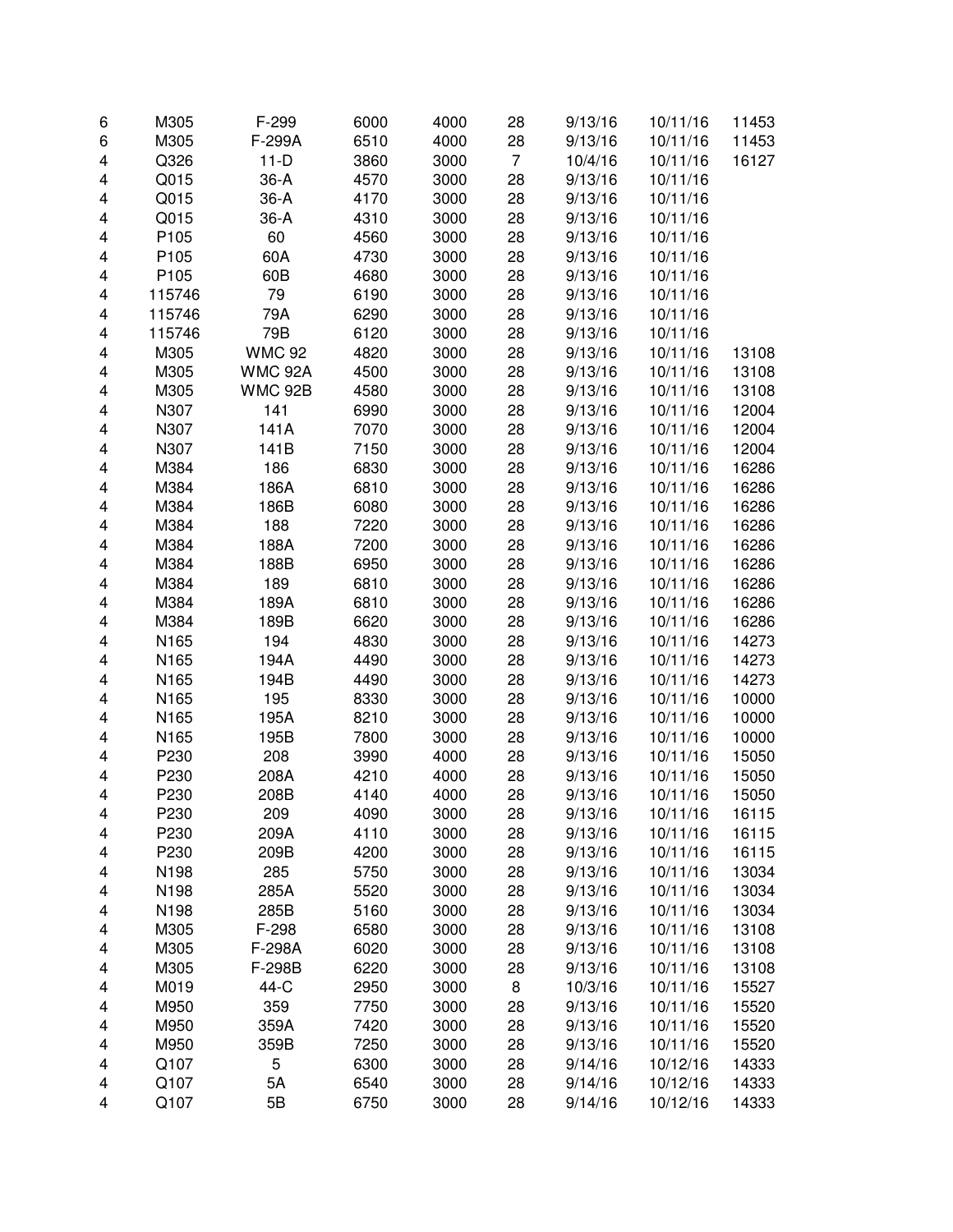| 4 | 11208.01  | $18-A$       | 4500 | 3000 | 28             | 9/14/16  | 10/12/16 | 16124 |
|---|-----------|--------------|------|------|----------------|----------|----------|-------|
| 4 | 11208.01  | $18-A$       | 4570 | 3000 | 28             | 9/14/16  | 10/12/16 | 16124 |
| 4 | 11208.01  | $18-A$       | 4380 | 3000 | 28             | 9/14/16  | 10/12/16 | 16124 |
| 4 | M305      | W-93         | 6440 | 3000 | 28             | 9/14/16  | 10/12/16 | 13108 |
| 4 | M305      | <b>W-93A</b> | 6020 | 3000 | 28             | 9/14/16  | 10/12/16 | 13108 |
| 4 | M305      | W-93B        | 5970 | 3000 | 28             | 9/14/16  | 10/12/16 | 13108 |
|   |           |              |      |      |                |          |          |       |
| 4 | N307      | 142          | 6410 | 3000 | 28             | 9/14/16  | 10/12/16 | 12004 |
| 4 | N307      | 142A         | 5920 | 3000 | 28             | 9/14/16  | 10/12/16 | 12004 |
| 4 | N307      | 142B         | 5880 | 3000 | 28             | 9/14/16  | 10/12/16 | 12004 |
| 4 | L139      | 170-A        | 4370 | 3000 | 28             | 9/14/16  | 10/12/16 | 16125 |
| 4 | L139      | 170-A        | 4640 | 3000 | 28             | 9/14/16  | 10/12/16 | 16125 |
| 4 | L139      | 170-A        | 4540 | 3000 | 28             | 9/14/16  | 10/12/16 | 16125 |
| 4 | N165      | 196          | 7580 | 3000 | 28             | 9/14/16  | 10/12/16 | 15000 |
| 4 | N165      | 196A         | 7330 | 3000 | 28             | 9/14/16  | 10/12/16 | 15000 |
| 4 | N165      | 196B         | 6990 | 3000 | 28             | 9/14/16  | 10/12/16 | 15000 |
| 4 | P247      | $IA-1$       | 6610 | 4000 | 28             | 9/14/16  | 10/12/16 | 16428 |
| 4 | P247      | $IA-1A$      | 6700 | 4000 | 28             | 9/14/16  | 10/12/16 | 16428 |
| 4 | P247      | $IA-1B$      | 6460 | 4000 | 28             | 9/14/16  | 10/12/16 | 16428 |
| 4 | Q106      | 4            | 6070 | 3500 | 28             | 9/14/16  | 10/12/16 | 16485 |
| 4 | Q106      | 4A           | 6000 | 3500 | 28             | 9/14/16  | 10/12/16 | 16485 |
| 4 | Q106      | 4B           | 5920 | 3500 | 28             | 9/14/16  | 10/12/16 | 16485 |
| 4 | Q147      | 6            | 6380 | 3000 | 28             | 9/14/16  | 10/12/16 | 16286 |
| 4 | Q147      | 6A           | 6410 | 3000 | 28             | 9/14/16  | 10/12/16 | 16286 |
| 4 | Q147      | 6B           | 6160 | 3000 | 28             | 9/14/16  | 10/12/16 | 16286 |
| 4 | M089      | GC-7A        | 4930 | 4000 | 28             | 9/14/16  | 10/12/16 | 15064 |
| 4 | M089      | GC-7A        | 4930 | 4000 | 28             | 9/14/16  | 10/12/16 | 15064 |
| 4 | M089      | GC-7A        | 5340 | 4000 | 28             | 9/14/16  | 10/12/16 | 15064 |
| 4 | 108854.04 | 9            | 6020 | 3000 | 28             | 9/14/16  | 10/12/16 | 16120 |
| 4 | 108854.04 | <b>9A</b>    | 6130 | 3000 | 28             | 9/14/16  | 10/12/16 | 16120 |
| 4 | 108854.04 | 9B           | 5930 | 3000 | 28             | 9/14/16  | 10/12/16 | 16120 |
| 4 | Q103      | 9            | 3370 | 3000 | 28             | 9/14/16  | 10/12/16 | 11192 |
| 4 | Q103      | <b>9A</b>    | 3410 | 3000 | 28             | 9/14/16  | 10/12/16 | 11192 |
| 4 | Q103      | 9B           | 3460 | 3000 | 28             | 9/14/16  | 10/12/16 | 11192 |
| 4 | Q062      | 14           | 5350 | 3000 | 28             | 9/14/16  | 10/12/16 | 16380 |
|   | Q062      | 14A          | 5410 |      | 28             | 9/14/16  | 10/12/16 |       |
| 4 |           |              |      | 3000 |                |          |          | 16380 |
| 4 | Q062      | 14B          | 5510 | 3000 | 28             | 9/14/16  | 10/12/16 | 16380 |
| 4 | P311      | 16           | 5900 | 4000 | 28             | 9/14/16  | 10/12/16 |       |
| 4 | P311      | 16A          | 6000 | 4000 | 28             | 9/14/16  | 10/12/16 |       |
| 4 | P311      | 16B          | 5980 | 4000 | 28             | 9/14/16  | 10/12/16 |       |
| 4 | P327      | 31           | 6580 | 3000 | 28             | 9/14/16  | 10/12/16 | 16509 |
| 4 | P327      | 31A          | 6640 | 3000 | 28             | 9/14/16  | 10/12/16 | 16509 |
| 4 | P327      | 31B          | 6660 | 3000 | 28             | 9/14/16  | 10/12/16 | 16509 |
| 4 | N331      | $10-D$       | 5600 | 3000 | 14             | 9/28/16  | 10/12/16 | 16419 |
| 4 | Q326      | $12-D$       | 3420 | 3000 | 7              | 10/5/16  | 10/12/16 | 16127 |
| 4 | P050      | $21-C$       | 4830 | 3000 | 18-HRS         | 10/11/16 | 10/12/16 | 15535 |
| 4 | P050      | $21-D$       | 5110 | 3000 | 18-HRS         | 10/11/16 | 10/12/16 | 15535 |
| 4 | N331      | $13-C$       | 3740 | 3000 | $\overline{7}$ | 10/5/16  | 10/12/16 | 15393 |
| 4 | Q326      | $13-D$       | 3840 | 3000 | $\overline{7}$ | 10/5/16  | 10/12/16 | 16127 |
| 4 | P079      | 120-C        | 5850 | 3000 | 14             | 9/28/16  | 10/12/16 | 15146 |
| 6 | M305      | F-300        | 5550 | 3000 | 28             | 9/14/16  | 10/12/16 | 13108 |
| 6 | M305      | F-300A       | 5330 | 3000 | 28             | 9/14/16  | 10/12/16 | 13108 |
| 4 | Q015      | $37 - A$     | 4660 | 3000 | 28             | 9/14/16  | 10/12/16 | 16522 |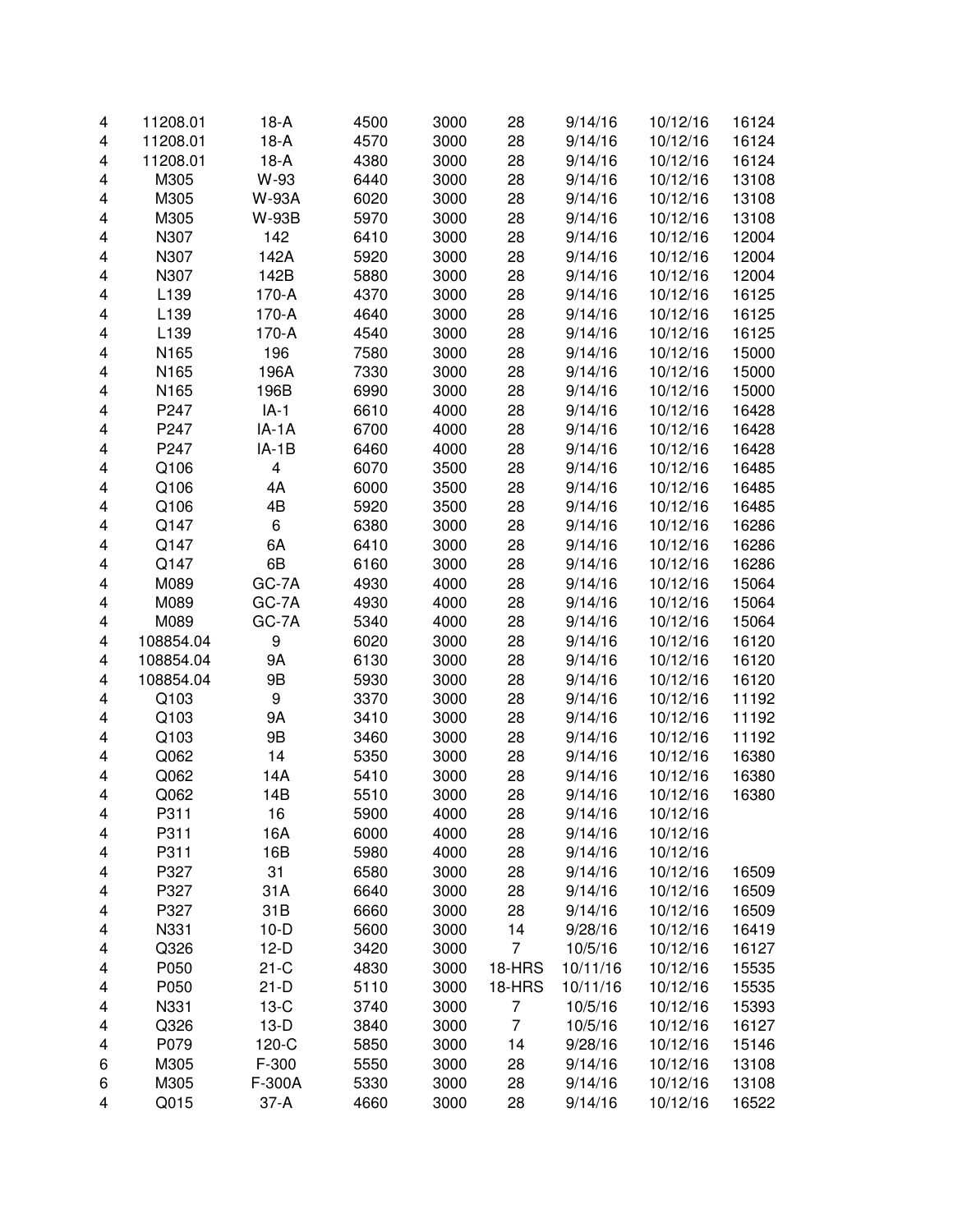| 4 | Q015         | $37-A$         | 5040         | 3000         | 28 | 9/14/16            | 10/12/16             | 16522          |
|---|--------------|----------------|--------------|--------------|----|--------------------|----------------------|----------------|
| 4 | Q015         | $37-A$         | 4650         | 3000         | 28 | 9/14/16            | 10/12/16             | 16522          |
| 4 | 114944       | 48             | 6080         | 3000         | 28 | 9/14/16            | 10/12/16             | 16922          |
| 4 | 114944       | 48A            | 6020         | 3000         | 28 | 9/14/16            | 10/12/16             | 16922          |
| 4 | P247         | 67             | 7510         | 3000         | 28 | 9/14/16            | 10/12/16             | 16428          |
| 4 | P247         | 67A            | 7080         | 3000         | 28 | 9/14/16            | 10/12/16             | 16428          |
| 4 | P247         | 67B            | 6920         | 3000         | 28 | 9/14/16            | 10/12/16             | 16428          |
| 4 | P247         | 68             | 7800         | 3000         | 28 | 9/14/16            | 10/12/16             | 16428          |
| 4 | P247         | 68A            | 7320         | 3000         | 28 | 9/14/16            | 10/12/16             | 16428          |
| 4 | P247         | 68B            | 7350         | 3000         | 28 | 9/14/16            | 10/12/16             | 16428          |
| 4 | 115746       | 80             | 7180         | 3000         | 28 | 9/14/16            | 10/12/16             | 16361          |
| 4 | 115746       | 80A            | 7000         | 3000         | 28 | 9/14/16            | 10/12/16             | 16361          |
| 4 | 115746       | 80B            | 6660         | 3000         | 28 | 9/14/16            | 10/12/16             | 16361          |
| 4 | P047         | 158-A          | 6010         | 3000         | 28 | 9/14/16            | 10/12/16             | 15198          |
| 4 | P047         | 158-A          | 6200         | 3000         | 28 | 9/14/16            | 10/12/16             | 15198          |
| 4 | P047         | 158-A          | 6200         | 3000         | 28 | 9/14/16            | 10/12/16             | 15198          |
| 4 | M384         | 190            | 6860         | 3000         | 28 | 9/14/16            | 10/12/16             | 16286          |
| 4 | M384         | 190A           | 7180         | 3000         | 28 | 9/14/16            | 10/12/16             | 16286          |
| 4 | M384         | 190B           | 6840         | 3000         | 28 | 9/14/16            | 10/12/16             | 16286          |
| 4 | M384         | 191            | 6920         | 3000         | 28 | 9/14/16            | 10/12/16             | 16286          |
| 4 | M384         | 191A           | 6830         | 3000         | 28 | 9/14/16            | 10/12/16             | 16286          |
| 4 | M384         | 191B           | 6910         | 3000         | 28 | 9/14/16            | 10/12/16             | 16286          |
| 4 | P230         | 211            | 4420         | 4000         | 28 | 9/14/16            | 10/12/16             | 15050          |
| 4 | P230         | 211A           | 4560         | 4000         | 28 | 9/14/16            | 10/12/16             | 15050          |
| 4 | P230         | 211B           | 4570         | 4000         | 28 | 9/14/16            | 10/12/16             | 15050          |
| 4 | N198         | 286            | 4290         | 3000         | 28 | 9/14/16            | 10/12/16             | 13034          |
| 4 | N198         | 286A           | 3980         | 3000         | 28 | 9/14/16            | 10/12/16             | 13034          |
| 4 | N198         | 286B           | 3960         | 3000         | 28 | 9/14/16            | 10/12/16             | 13034          |
| 4 | M950         | 360            | 7110         | 3000         | 28 | 9/14/16            | 10/12/16             | 15520          |
| 4 | M950         | 360A           | 6880         | 3000         | 28 | 9/14/16            | 10/12/16             | 15520          |
| 4 | M950         | 360B           | 6560         | 3000         | 28 | 9/14/16            | 10/12/16             | 15520          |
| 4 | Q197         | $\overline{c}$ | 4720         | 3000         | 28 | 9/15/16            | 10/13/16             | 14296          |
| 4 | Q197         | 2A             | 4490         | 3000         | 28 | 9/15/16            | 10/13/16             | 14296          |
| 4 | Q197         | 2B             | 4800         | 3000         | 28 | 9/15/16            | 10/13/16             | 14296          |
| 4 | M305         | W-94           | 5740         |              | 28 | 9/15/16            | 10/13/16             |                |
| 4 | M305         | <b>W-94A</b>   | 5790         | 3000<br>3000 | 28 | 9/15/16            | 10/13/16             | 13108<br>13108 |
|   |              | W-94B          |              |              |    |                    |                      | 13108          |
| 4 | M305<br>P230 | 212            | 5090<br>1100 | 3000         | 28 | 9/15/16<br>9/15/16 | 10/13/16<br>10/13/16 | 16343          |
| 4 |              |                |              | 3000         | 28 |                    |                      |                |
| 4 | P230<br>P230 | 212A           | 1180         | 3000         | 28 | 9/15/16            | 10/13/16             | 16343          |
| 4 | P230         | 212B           | 1350         | 3000         | 28 | 9/15/16            | 10/13/16             | 16343          |
| 4 |              | 213            | 3400         | 3000         | 28 | 9/15/16            | 10/13/16             | 15050          |
| 4 | P230         | 213A           | 3570         | 3000         | 28 | 9/15/16            | 10/13/16             | 15050          |
| 4 | P230         | 213B           | 3620         | 3000         | 28 | 9/15/16            | 10/13/16             | 15050          |
| 4 | P230         | 214            | 4830         | 3000         | 28 | 9/15/16            | 10/13/16             | 16417          |
| 4 | P230         | 214A           | 4780         | 3000         | 28 | 9/15/16            | 10/13/16             | 16417          |
| 4 | P230         | 214B           | 4650         | 3000         | 28 | 9/15/16            | 10/13/16             | 16417          |
| 4 | 113912.01    | $\overline{c}$ | 4210         | 3000         | 28 | 9/15/16            | 10/13/16             | 16521          |
| 4 | 113912.01    | 2A             | 4920         | 3000         | 28 | 9/15/16            | 10/13/16             | 16521          |
| 4 | 113912.01    | 2A             | 4420         | 3000         | 28 | 9/15/16            | 10/13/16             | 16521          |
| 4 | Q326         | 3              | 5590         | 3000         | 28 | 9/15/16            | 10/13/16             | 16127          |
| 4 | Q326         | 3A             | 6110         | 3000         | 28 | 9/15/16            | 10/13/16             | 16127          |
| 4 | Q326         | 3B             | 6270         | 3000         | 28 | 9/15/16            | 10/13/16             | 16127          |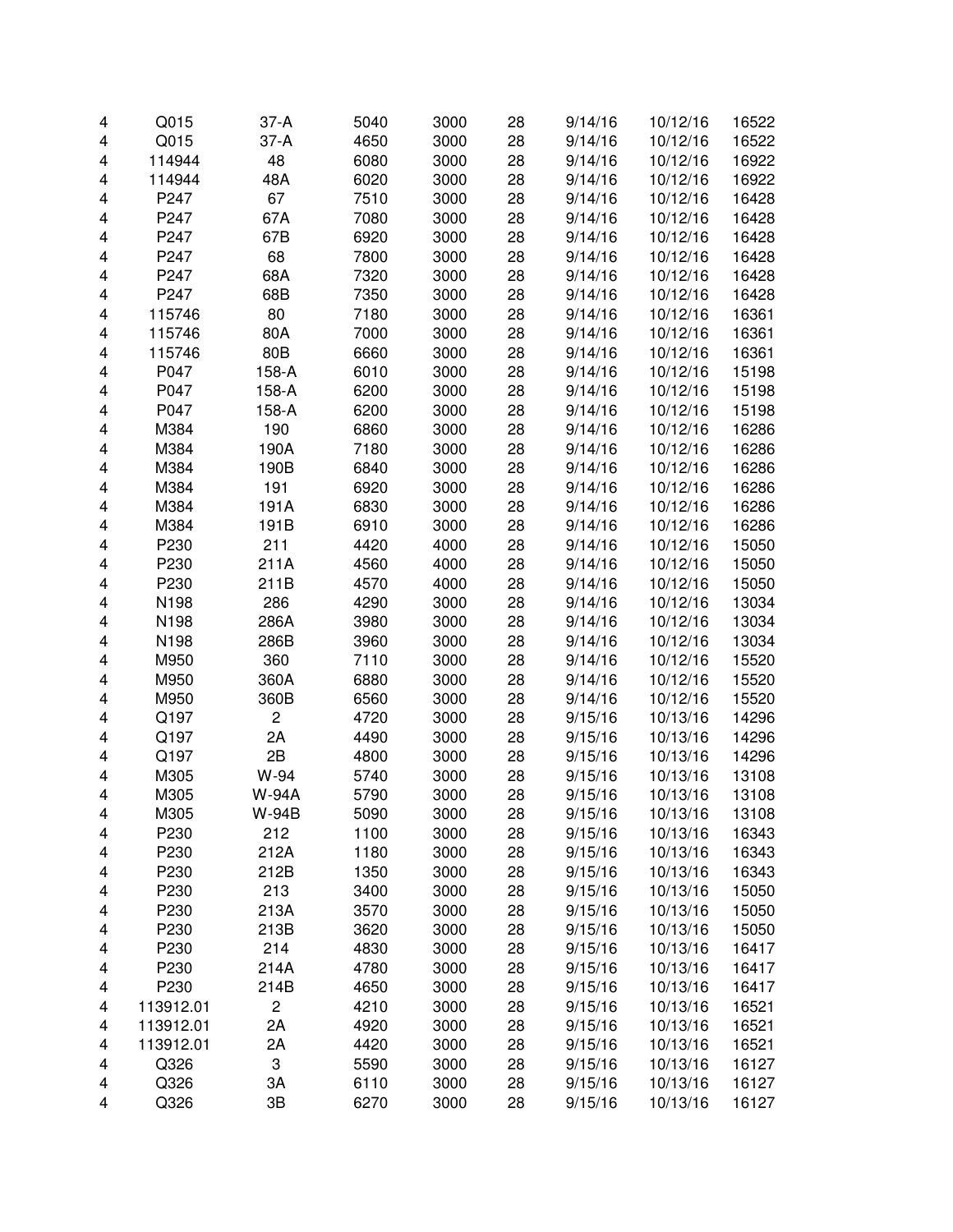| 4 | M089             | GC-8A   | 4520 | 3000 | 28             | 9/15/16 | 10/13/16 | 15064 |
|---|------------------|---------|------|------|----------------|---------|----------|-------|
| 4 | M089             | GC-8A   | 4450 | 3000 | 28             | 9/15/16 | 10/13/16 | 15064 |
| 4 | M089             | GC-8A   | 4620 | 3000 | 28             | 9/15/16 | 10/13/16 | 15064 |
| 4 | P168             | 23      | 5040 | 3000 | 28             | 9/15/16 | 10/13/16 | 15120 |
| 4 | P168             | 23A     | 5180 | 3000 | 28             | 9/15/16 | 10/13/16 | 15120 |
| 4 | P168             | 23B     | 4820 | 3000 | 28             | 9/15/16 | 10/13/16 | 15120 |
| 4 | P <sub>261</sub> | 32      | 4490 | 3000 | 28             | 9/15/16 | 10/13/16 | 14339 |
| 4 | P <sub>261</sub> | 32A     | 4410 | 3000 | 28             | 9/15/16 | 10/13/16 | 14339 |
| 4 | P261             | 32B     | 4490 | 3000 | 28             | 9/15/16 | 10/13/16 | 14339 |
| 4 | Q043             | $1-C$   | 5490 | 3000 | 14             | 9/29/16 | 10/13/16 | 16490 |
| 4 | Q326             | $8-C$   | 4950 | 3000 | 14             | 9/28/16 | 10/13/16 | 16127 |
| 4 | Q326             | $14-D$  | 3570 | 3000 | 7              | 10/6/16 | 10/13/16 | 16127 |
| 4 | Q326             | $15-D$  | 3950 | 3000 | $\overline{7}$ | 10/6/16 | 10/13/16 | 16127 |
| 4 | M019             | 45-C    | 3070 | 3000 | $\overline{7}$ | 10/6/16 | 10/13/16 | 15527 |
| 4 | P327             | 32      | 8010 | 3000 | 28             | 9/15/16 | 10/13/16 | 16509 |
| 4 | P327             | 32A     | 8210 | 3000 | 28             | 9/15/16 | 10/13/16 | 16509 |
| 4 | P327             | 32B     | 7880 | 3000 | 28             | 9/15/16 | 10/13/16 | 16509 |
| 4 | Q031             | 32      | 7600 | 3000 | 28             | 9/15/16 | 10/13/16 | 15391 |
| 4 | Q031             | 32A     | 6970 | 3000 | 28             | 9/15/16 | 10/13/16 | 15391 |
| 4 | Q031             | 32B     | 6880 | 3000 | 28             | 9/15/16 | 10/13/16 | 15391 |
| 4 | P <sub>190</sub> | 33      | 6150 | 3000 | 28             | 9/15/16 | 10/13/16 | 15425 |
| 4 | P <sub>190</sub> | 33A     | 6760 | 3000 | 28             | 9/15/16 | 10/13/16 | 15425 |
| 4 | P <sub>190</sub> | 33B     | 6240 | 3000 | 28             | 9/15/16 | 10/13/16 | 15425 |
| 6 | M305             | $F-301$ | 4880 | 3000 | 28             | 9/15/16 | 10/13/16 | 13108 |
| 6 | M305             | F-301A  | 4930 | 3000 | 28             | 9/15/16 | 10/13/16 | 13108 |
| 4 | Q015             | $38-A$  | 4420 | 3000 | 28             | 9/15/16 | 10/13/16 | 16522 |
| 4 | Q015             | 38-A    | 4700 | 3000 | 28             | 9/15/16 | 10/13/16 | 16522 |
| 4 | Q015             | 38-A    | 4420 | 3000 | 28             | 9/15/16 | 10/13/16 | 16522 |
| 4 | 114944           | 49      | 6940 | 3000 | 28             | 9/15/16 | 10/13/16 | 16922 |
| 4 | 114944           | 49A     | 6490 | 3000 | 28             | 9/15/16 | 10/13/16 | 16922 |
| 4 | P247             | 69      | 7800 | 4000 | 28             | 9/15/16 | 10/13/16 | 16428 |
| 4 | P247             | 69A     | 7150 | 4000 | 28             | 9/15/16 | 10/13/16 | 16428 |
| 4 | P247             | 69B     | 7450 | 4000 | 28             | 9/15/16 | 10/13/16 | 16428 |
| 4 | P247             | 70      | 6060 | 4000 | 28             | 9/15/16 | 10/13/16 | 16428 |
| 4 | P247             | 70A     | 5900 | 4000 | 28             | 9/15/16 | 10/13/16 | 16428 |
| 4 | P247             | 70B     | 5850 | 4000 | 28             | 9/15/16 | 10/13/16 | 16428 |
| 4 | P247             | 71      | 5940 | 4000 | 28             | 9/15/16 | 10/13/16 | 16428 |
| 4 | P247             | 71A     | 6630 | 4000 | 28             | 9/15/16 | 10/13/16 | 16428 |
| 4 | P247             | 71B     | 6000 | 4000 | 28             | 9/15/16 | 10/13/16 | 16428 |
| 4 | P180             | 73      | 4730 | 4000 | 28             | 9/15/16 | 10/13/16 | 15587 |
| 4 | P180             | 73A     | 5120 | 4000 | 28             | 9/15/16 | 10/13/16 | 15587 |
| 4 | P180             | 73B     | 5050 | 4000 | 28             | 9/15/16 | 10/13/16 | 15587 |
| 4 | P201             | 103-A   | 2900 | 3000 | 28             | 9/15/16 | 10/13/16 | 15530 |
| 4 | P201             | 103-A   | 3010 | 3000 | 28             | 9/15/16 | 10/13/16 | 15530 |
| 4 | P201             | 103-A   | 2920 | 3000 | 28             | 9/15/16 | 10/13/16 | 15530 |
| 4 | N307             | 143     | 5250 | 3000 | 28             | 9/15/16 | 10/13/16 | 12004 |
| 4 | N307             | 143A    | 4840 | 3000 | 28             | 9/15/16 | 10/13/16 | 12004 |
| 4 | N307             | 143B    | 5010 | 3000 | 28             | 9/15/16 | 10/13/16 | 12004 |
| 4 | M384             | 192     | 5820 | 3000 | 28             | 9/15/16 | 10/13/16 | 16286 |
| 4 | M384             | 192A    | 5810 | 3000 | 28             | 9/15/16 | 10/13/16 | 16286 |
| 4 | M384             | 192B    | 6240 | 3000 | 28             | 9/15/16 | 10/13/16 | 16286 |
| 4 | M384             | 193     | 5570 | 3000 | 28             | 9/15/16 | 10/13/16 | 16286 |
|   |                  |         |      |      |                |         |          |       |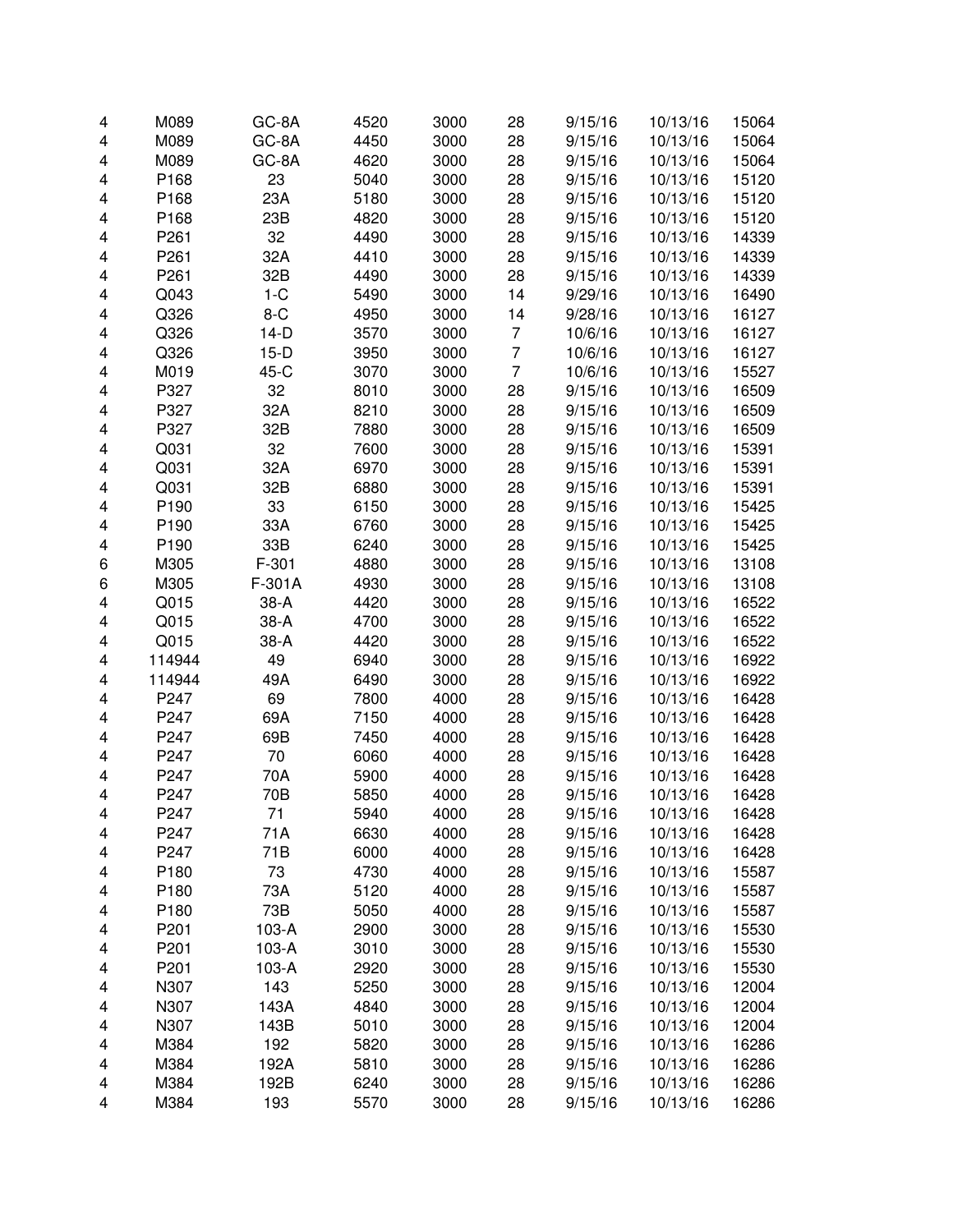| 4 | M384 | 193A           | 4740  | 3000 | 28    | 9/15/16  | 10/13/16 | 16286 |
|---|------|----------------|-------|------|-------|----------|----------|-------|
| 4 | M384 | 193B           | 5270  | 3000 | 28    | 9/15/16  | 10/13/16 | 16286 |
| 4 | P050 | $22-C$         | 5130  | 3000 | 18HRS | 10/12/16 | 10/13/16 | 15535 |
| 4 | P050 | $22-D$         | 4800  | 3000 | 18HRS | 10/12/16 | 10/13/16 | 15535 |
| 4 | M305 | <b>SE-39</b>   | 7050  | 3000 | 28    | 9/15/16  | 10/13/16 | 11457 |
| 4 | M305 | <b>SE-39A</b>  | 7220  | 3000 | 28    | 9/15/16  | 10/13/16 | 11457 |
| 4 | M305 | <b>SE-39B</b>  | 7020  | 3000 | 28    | 9/15/16  | 10/13/16 | 11457 |
| 4 | N198 | 287            | 4400  | 3000 | 28    | 9/15/16  | 10/13/16 | 13034 |
| 4 | N198 | 287A           | 4260  | 3000 | 28    | 9/15/16  | 10/13/16 | 13034 |
| 4 | N198 | 287B           | 4080  | 3000 | 28    | 9/15/16  | 10/13/16 | 13034 |
| 4 | M950 | 361            | 4770  | 3000 | 28    | 9/15/16  | 10/13/16 | 15521 |
| 4 | M950 | 361A           | 5110  | 3000 | 28    | 9/15/16  | 10/13/16 | 15521 |
| 4 | M950 | 361B           | 5190  | 3000 | 28    | 9/15/16  | 10/13/16 | 15521 |
| 4 | Q191 | 1              | 5200  | 3000 | 28    | 9/16/16  | 10/14/16 |       |
| 4 | Q191 | $1-A$          | 5140  | 3000 | 28    | 9/16/16  | 10/14/16 |       |
| 4 | Q191 | $1 - B$        | 3400  | 3000 | 28    | 9/16/16  | 10/14/16 |       |
| 4 | Q029 | $3-A$          | 5140  | 4000 | 28    | 9/16/16  | 10/14/16 | 16453 |
| 4 | Q029 | $3-A$          | 4890  | 4000 | 28    | 9/16/16  | 10/14/16 | 16453 |
| 4 | Q029 | $3-A$          | 5200  | 4000 | 28    | 9/16/16  | 10/14/16 | 16453 |
| 4 | Q326 | 4              | 4820  | 3000 | 28    | 9/16/16  | 10/14/16 | 16127 |
| 4 | Q326 | 4A             | 4380  | 3000 | 28    | 9/16/16  | 10/14/16 | 16127 |
| 4 | Q326 | 4B             | 4600  | 3000 | 28    | 9/16/16  | 10/14/16 | 16127 |
| 4 | P289 | 4              | 6640  | 4000 | 28    | 9/16/16  | 10/14/16 | 15573 |
| 4 | P289 | 4A             | 6140  | 4000 | 28    | 9/16/16  | 10/14/16 | 15573 |
| 4 | P289 | 4B             | 6240  | 4000 | 28    | 9/16/16  | 10/14/16 | 15573 |
| 4 | P289 | 5              | 6350  | 4000 | 28    | 9/16/16  | 10/14/16 | 15573 |
| 4 | P289 | 5A             | 5740  | 4000 | 28    | 9/16/16  | 10/14/16 | 15573 |
| 4 | P289 | 5B             | 6100  | 4000 | 28    | 9/16/16  | 10/14/16 | 15573 |
| 4 | P289 | 6              | 6440  | 4000 | 28    | 9/16/16  | 10/14/16 | 15573 |
| 4 | P289 | 6A             | 7060  | 4000 | 28    | 9/16/16  | 10/14/16 | 15573 |
| 4 | P289 | 6B             | 6240  | 4000 | 28    | 9/16/16  | 10/14/16 | 15573 |
| 4 | N331 | $\overline{7}$ | 5020  | 3000 | 28    | 9/16/16  | 10/14/16 | 16419 |
| 4 | N331 | 7A             | 5010  | 3000 | 28    | 9/16/16  | 10/14/16 | 16419 |
| 4 | N331 | 7B             | 5270  | 3000 | 28    | 9/16/16  | 10/14/16 | 16419 |
| 4 | Q147 | 7              | 5130  | 3000 | 28    | 9/16/16  | 10/14/16 | 16286 |
| 4 | Q147 | 7A             | 5250  | 3000 | 28    | 9/16/16  | 10/14/16 | 16286 |
| 4 | Q147 | 7Β             | 5150  | 3000 | 28    | 9/16/16  | 10/14/16 | 16286 |
| 4 | P926 | 10             | 16970 | 3000 | 28    | 9/16/16  | 10/14/16 |       |
| 4 | P926 | 10A            | 15390 | 3000 | 28    | 9/16/16  | 10/14/16 |       |
| 4 | P926 | 10B            | 16810 | 3000 | 28    | 9/16/16  | 10/14/16 |       |
| 4 | Q061 | 15             | 6010  | 3000 | 28    | 9/16/16  | 10/14/16 | 16380 |
| 4 | Q061 | 15A            | 6040  | 3000 | 28    | 9/16/16  | 10/14/16 | 16380 |
| 4 | Q061 | 15B            | 6110  | 3000 | 28    | 9/16/16  | 10/14/16 | 16380 |
| 4 | Q031 | 33             | 5010  | 3000 | 28    | 9/16/16  | 10/14/16 | 15391 |
| 4 | Q031 | 33A            | 5090  | 3000 | 28    | 9/16/16  | 10/14/16 | 15391 |
| 4 | Q031 | 33B            | 5170  | 3000 | 28    | 9/16/16  | 10/14/16 | 15391 |
| 4 | Q015 | 39-A           | 4120  | 3000 | 28    | 9/16/16  | 10/14/16 | 16522 |
| 4 | Q015 | 39-A           | 4440  | 3000 | 28    | 9/16/16  | 10/14/16 | 16522 |
| 4 | Q015 | 39-A           | 4230  | 3000 | 28    | 9/16/16  | 10/14/16 | 16522 |
| 4 | P287 | 42-A           | 8960  | 3000 | 28    | 9/16/16  | 10/14/16 | 16155 |
| 4 | P287 | 42-A           | 8970  | 3000 | 28    | 9/16/16  | 10/14/16 | 16155 |
| 4 | P287 | 42-A           | 9180  | 3000 | 28    | 9/16/16  | 10/14/16 | 16155 |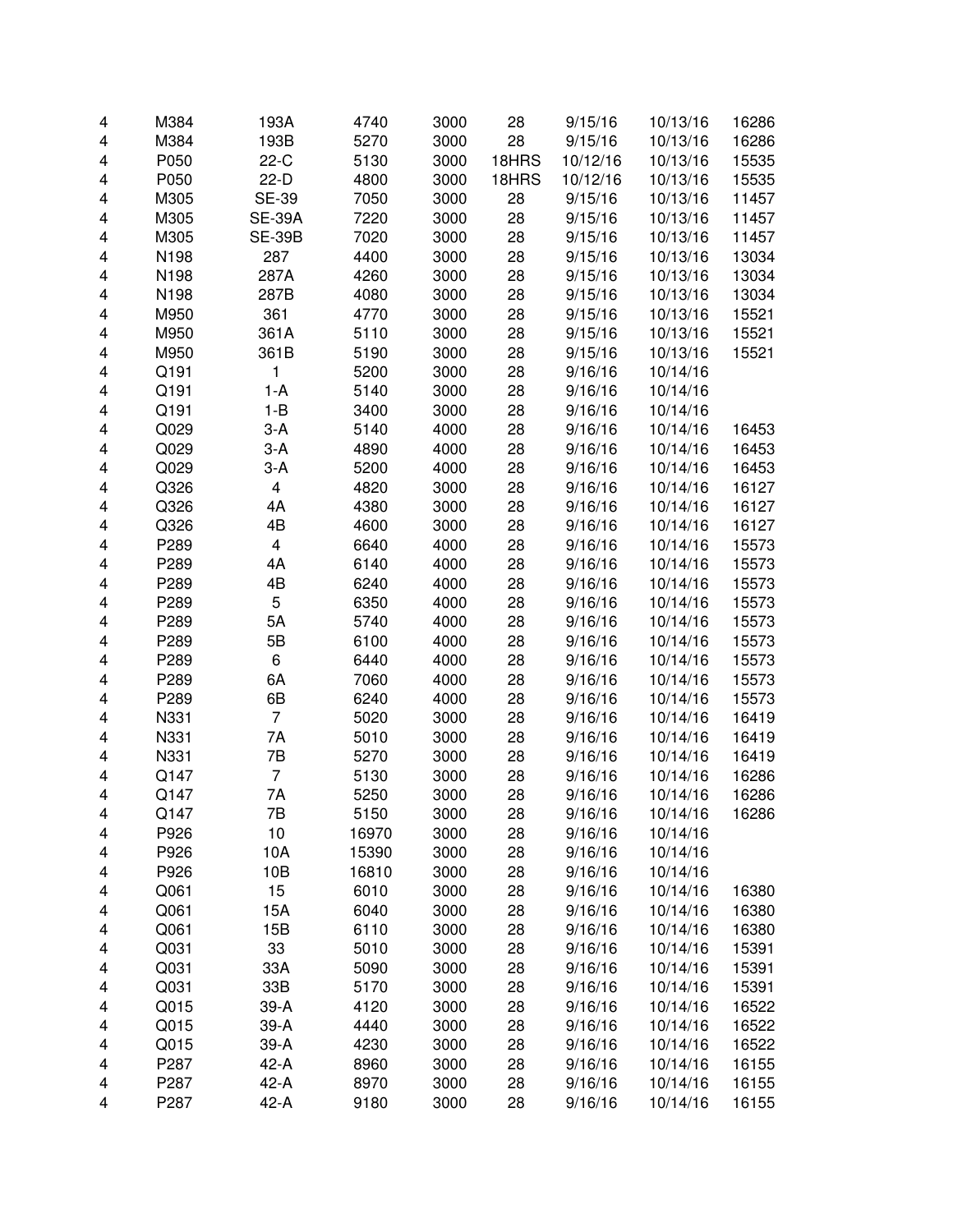| 4                       | P287             | 43-A                    | 5950     | 3000 | 28             | 9/16/16  | 10/14/16 | 16155 |
|-------------------------|------------------|-------------------------|----------|------|----------------|----------|----------|-------|
| 4                       | P287             | 43-A                    | 5670     | 3000 | 28             | 9/16/16  | 10/14/16 | 16155 |
| 4                       | P287             | 43-A                    | 5600     | 3000 | 28             | 9/16/16  | 10/14/16 | 16155 |
| 4                       | P074             | 1                       | 5130     | 3500 | 28             | 9/16/16  | 10/14/16 | 16196 |
| 4                       | P074             | 1A                      | 5300     | 3500 | 28             | 9/16/16  | 10/14/16 | 16196 |
| 4                       | P074             | 1B                      | 4920     | 3500 | 28             | 9/16/16  | 10/14/16 | 16196 |
| 4                       | Q030             | $4-A$                   | 6060     | 3000 | 28             | 9/16/16  | 10/14/16 | 16475 |
| 4                       | Q030             | 4-A                     | 5900     | 3000 | 28             | 9/16/16  | 10/14/16 | 16475 |
| 4                       | Q030             | 4-A                     | 5670     | 3000 | 28             | 9/16/16  | 10/14/16 | 16475 |
| 4                       | Q102             | 4                       | 5530     | 3000 | 28             | 9/16/16  | 10/14/16 | 16520 |
| 4                       | Q102             | 4A                      | 5510     | 3000 | 28             | 9/16/16  | 10/14/16 | 16520 |
| 4                       | Q102             | 4B                      | 4780     | 3000 | 28             | 9/16/16  | 10/14/16 | 16520 |
| 6                       | M305             | F-302                   | 5320     | 3000 | 28             | 9/16/16  | 10/14/16 | 13108 |
| 6                       | M305             | F-302A                  | 5280     | 3000 | 28             | 9/16/16  | 10/14/16 | 13108 |
| 4                       | 118980           | $9-A$                   | 4780     | 3000 | 28             | 9/16/16  | 10/14/16 | 15353 |
| 4                       | 118980           | $9 - B$                 | 4800     | 3000 | 28             | 9/16/16  | 10/14/16 | 15353 |
| 4                       | 118980           | $9-C$                   | 4760     | 3000 | 28             | 9/16/16  | 10/14/16 | 15353 |
| 4                       | Q326             | $9-C$                   | 4830     | 3000 | 14             | 9/30/16  | 10/14/16 | 16127 |
| 4                       | Q326             | $16-D$                  | 3370     | 3000 | $\overline{7}$ | 10-0716  | 10/14/16 | 16127 |
| 4                       | 112018.01        | $19-A$                  | 4660     | 3000 | 28             | 9/16/16  | 10/14/16 | 16125 |
| 4                       | 112018.01        | $19-A$                  | 4390     | 3000 | 28             | 9/16/16  | 10/14/16 | 16125 |
| 4                       | 112018.01        | $19-A$                  | 4320     | 3000 | 28             | 9/16/16  | 10/14/16 | 16125 |
| 4                       | P105             | 61                      | 4180     | 3000 | 28             | 9/16/16  | 10/14/16 | 15007 |
| 4                       | P105             | 61A                     | 4470     | 3000 | 28             | 9/16/16  | 10/14/16 | 15007 |
| 4                       | P105             | 61B                     | 4280     | 3000 | 28             | 9/16/16  | 10/14/16 | 15007 |
| 4                       | P180             | 74                      | 5890     | 4000 | 28             | 9/16/16  | 10/14/16 | 15586 |
| 4                       | P180             | 74A                     | 5860     | 4000 | 28             | 9/16/16  | 10/14/16 | 15586 |
| 4                       | P180             | 74B                     | 6140     | 4000 | 28             | 9/16/16  | 10/14/16 | 15586 |
| 4                       | M305             | W95                     | 4370     | 3000 | 28             | 9/16/16  | 10/14/16 | 13108 |
| 4                       | M305             | <b>W95A</b>             | 4340     | 3000 | 28             | 9/16/16  | 10/14/16 | 13108 |
| 4                       | M305             | <b>W95B</b>             | 3960     | 3000 | 28             | 9/16/16  | 10/14/16 | 13108 |
| 4                       | N307             | 144                     | 4930     | 3000 | 28             | 9/16/16  | 10/14/16 | 12004 |
| 4                       | N307             | 144A                    | 4680     | 3000 | 28             | 9/16/16  | 10/14/16 | 12004 |
| 4                       | N307             | 144B                    | 4850     | 3000 | 28             | 9/16/16  | 10/14/16 | 12004 |
| 4                       | M384             | 194                     | 5300     | 3000 | 28             | 9/16/16  | 10/14/16 | 16286 |
| $\overline{\mathbf{4}}$ | M384             | 194A                    | 5430     | 3000 | 28             |          | 10/14/16 |       |
|                         |                  |                         |          |      |                | 9/16/16  |          | 16286 |
| 4                       | M384             | 194B                    | 5060     | 3000 | 28             | 9/16/16  | 10/14/16 | 16286 |
| 4                       | N165             | 197                     | 7790     | 3000 | 28             | 9/16/16  | 10/14/16 | 15000 |
| 4                       | N165             | 197A                    | 8240     | 3000 | 28             | 9/16/16  | 10/14/16 | 15000 |
| 4                       | N165             | 197B                    | 6880     | 3000 | 28             | 9/16/16  | 10/14/16 | 15000 |
| 4                       | P230             | 215                     | 4120     | 3000 | 28             | 9/16/16  | 10/14/16 | 16115 |
| 4                       | P230             | 215A                    | 3920     | 3000 | 28             | 9/16/16  | 10/14/16 | 16115 |
| 4                       | P230             | 215B                    | 3840     | 3000 | 28             | 9/16/16  | 10/14/16 | 16115 |
| 4                       | N198             | 288                     | 5510     | 3000 | 28             | 9/16/16  | 10/14/16 | 13034 |
| 4                       | N198             | 288A                    | 5080     | 3000 | 28             | 9/16/16  | 10/14/16 | 13034 |
| 4                       | N198             | 288B                    | 5120     | 3000 | 28             | 9/16/16  | 10/14/16 | 13034 |
| 3.7                     | <b>CONC CORE</b> | 1                       | 9986.255 | 8000 | 35             |          | 10/14/16 |       |
| 3.8                     | <b>CONC CORE</b> | $\overline{\mathbf{c}}$ | 9791.394 | 8000 | 35             |          | 10/14/16 |       |
| 3.7                     | <b>CONC CORE</b> | 3                       | 10515.41 | 8000 | 35             |          | 10/14/16 |       |
| 3.7                     | CONC CORE        | 4                       | 9728.751 | 8000 | 35             |          | 10/14/16 |       |
| 4                       | Q221             | 1C                      | 4630     | 3000 | 18HR           | 10/15/16 | 10/16/16 | 16588 |
| 4                       | Q221             | 1D                      | 4610     | 3000 | 18HR           | 10/15/16 | 10/16/16 | 16588 |